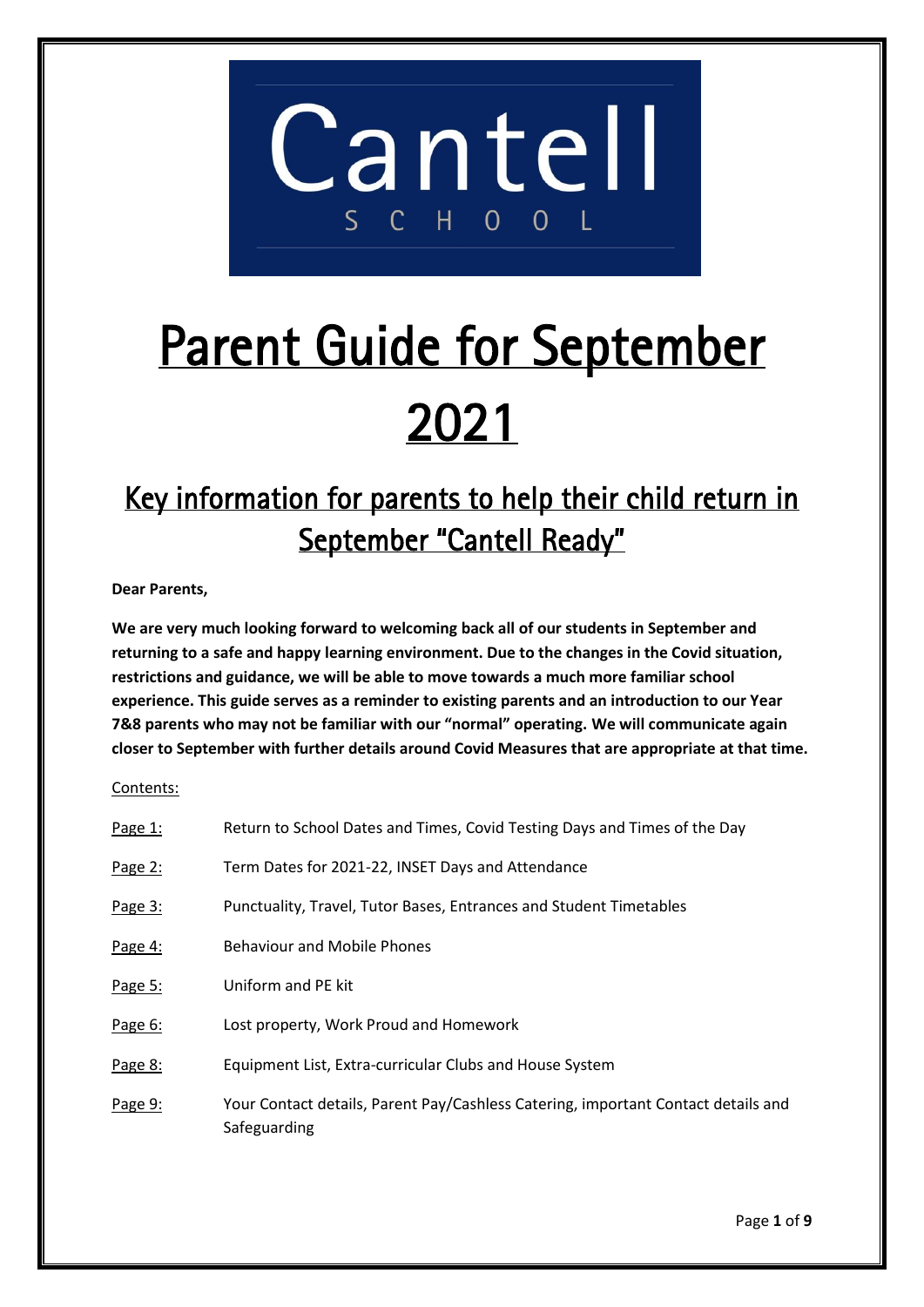# **Return to School Dates and Times**

We are really looking forward to welcoming our students back in September. In order to do this safely and in line with government guidance we will have a staggered return to enable students to either hand in a Saliva sample if they are in year 8-11 or complete 2 on site Lateral Flow Device (LFD) Tests if they don't hand in their Saliva sample. Year 7 will complete two on site Lateral Flow Device Tests.

Please see below when your child will return to school and when they will complete their Covid tests.

**Year 7 please note – in order to set up the LFD testing of 250 students Year 7 will now return on Monday 6th September rather than on the INSET day on Friday 3rd September.**

| Year                                                                                        | <b>Drop off Saliva Sample</b> | <b>Return to School</b> | LFD Test day 1       | LFD Test day 2      |
|---------------------------------------------------------------------------------------------|-------------------------------|-------------------------|----------------------|---------------------|
| $\overline{\mathbf{z}}$                                                                     | N/A                           | <b>Monday 6th</b>       | Monday 6th           | <b>Thursday 9th</b> |
|                                                                                             |                               | September 8:15 am       | September            | September           |
| 8                                                                                           | <b>Tuesday 7th</b>            | <b>Wednesday 8th</b>    | <b>Wednesday 8th</b> | Friday 10th         |
|                                                                                             | September 7am - 9am           | September 8:15am        | September            | September           |
| 9                                                                                           | <b>Tuesday 7th</b>            | <b>Wednesday 8th</b>    | <b>Wednesday 8th</b> | Friday 10th         |
|                                                                                             | September 7am - 9am           | September 8:15am        | September            | September           |
| 10                                                                                          | <b>Monday 6th</b>             | <b>Tuesday 7th</b>      | <b>Tuesday 7th</b>   | Friday 10th         |
|                                                                                             | September 7am - 9am           | September 8:15am        | September            | September           |
| 11                                                                                          | <b>Monday 6th</b>             | <b>Tuesday 7th</b>      | <b>Tuesday 7th</b>   | Friday 10th         |
|                                                                                             | September 7am - 9am           | September 8:15am        | September            | September           |
| Please note - a student handing in a Saliva test does not need to complete two separate LFD |                               |                         |                      |                     |
| Tests.                                                                                      |                               |                         |                      |                     |

# **Times of the day**

Following feedback from staff, students and parents, we have kept some of the split breaks in order to more effectively serve food through our serving areas, but have lengthened these by 10 minutes each to give more time for eating and relaxing with friends. This additional time will also allow students to use the toilets at these break times rather than having to leave lessons. We will return to only those students with medical passes going to the toilet during lessons except in emergencies.

| <b>Time</b> | Lesson                                              | <b>YEAR</b> | <b>Time</b> | Lesson        | <b>YEAR</b> |
|-------------|-----------------------------------------------------|-------------|-------------|---------------|-------------|
| 0830-0900   | A                                                   | $7,8 + 11$  | 0830-0900   | A             | $9 + 10$    |
| 0900-0950   | 1                                                   | $7,8+11$    | 0900-0950   | 1             | $9 + 10$    |
| 0950-1040   | $\overline{2}$                                      | $7,8 + 11$  | 0950-1040   | 2             | $9 + 10$    |
| 1040-1110   | <b>BREAK1</b>                                       | $7,8 + 11$  | 1040-1130   | 3             | $9 + 10$    |
| 1110-1200   | 3                                                   | $7,8 + 11$  | 1130-1200   | <b>BREAK1</b> | $9 + 10$    |
| 1200-1250   | 4                                                   | $7,8 + 11$  | 1200-1250   | 4             | $9 + 10$    |
| 1250-1320   | <b>BREAK 2</b>                                      | $7,8 + 11$  | 1250-1340   | 5             | $9 + 10$    |
| 1320-1410   | 5                                                   | $7,8 + 11$  | 1340-1410   | <b>BREAK2</b> | $9 + 10$    |
| 1410-1500   | 6                                                   | $7,8+11$    | 1410-1500   | 6             | $9 + 10$    |
| 1500-1545   | Period 7, Extra-curricular clubs, Aim High Sessions |             |             |               |             |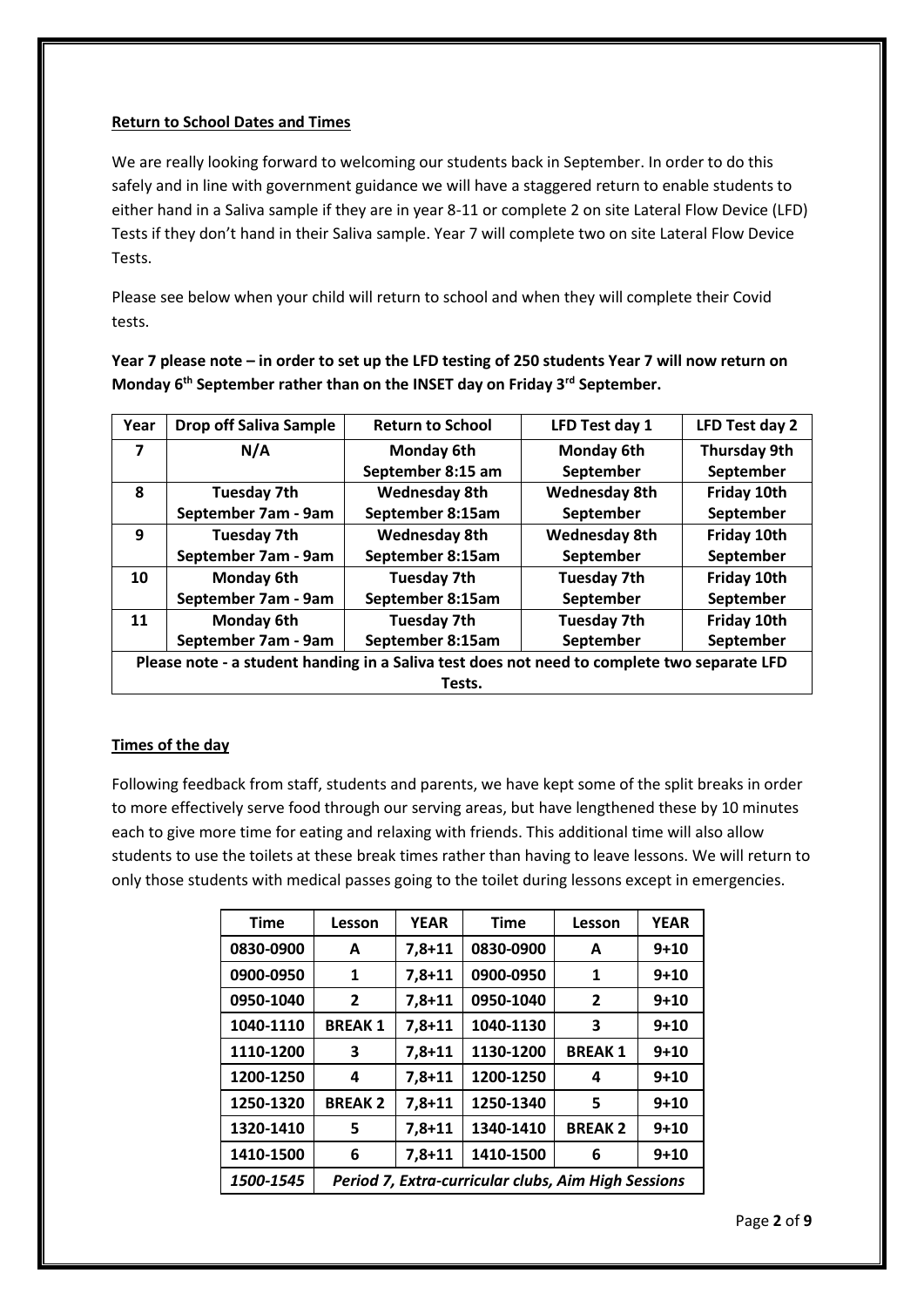#### **Term Dates for the New Academic Year**

| <b>Autumn Term 2021</b> | Open<br><b>Half Term</b><br>Close | 2 <sup>nd</sup> September 2021<br>25 <sup>th</sup> October - 29 <sup>th</sup> October 2021<br>17 <sup>th</sup> December 2021 |
|-------------------------|-----------------------------------|------------------------------------------------------------------------------------------------------------------------------|
| <b>Spring Term 2022</b> | Open<br><b>Half Term</b><br>Close | 4 <sup>th</sup> January 2022<br>$21^{st}$ – 25 <sup>th</sup> February 2022<br>8 <sup>th</sup> April 2022                     |
| <b>Summer Term 2022</b> | Open<br><b>Half Term</b><br>Close | 25th April 2022<br>30 <sup>th</sup> May 2022 - 3rd June 2022<br>22 <sup>nd</sup> July 2022                                   |

#### **Inset Days**

Thursday 2nd September 2021 Friday 3rd September 2021 Tuesday 4th January 2022 Friday 8th April 2022 Friday 22nd July 2022

#### **Attendance**

The most important way a parent can help their child at school is to ensure that they have good attendance. At Cantell School our **minimum** expectation for attendance is 97%. To put this into context the table below shows how much learning is lost at each attendance figure.

| Attendance percentage | Time Lost | Lessons Missed |  |
|-----------------------|-----------|----------------|--|
| 97                    | 1 Week    | 35             |  |
| 94.5                  | 2 Weeks   | 70             |  |
| 92                    | 3 Weeks   | 105            |  |
| 90                    | 3 % Weeks | 123            |  |
| 85                    | 5 Weeks   | 175            |  |
| 80                    | 7 Weeks   | 245            |  |

Please note that it is not just the Lessons your child misses that is an issue, they will also struggle in the next lesson to try and find out what they missed while absence and keep up with that lesson's learning. If travelling overseas, please allow the necessary time for any potential quarantine on return and the impact this will have on your child's education.

If you need support with your child's attendance, please contact your child's Head of Year. Each Head or Year will write to you before September to introduce themselves.

You must report your child absent if they are not in school by 0830 by calling 023 80323 111 and following the link to the relevant year group.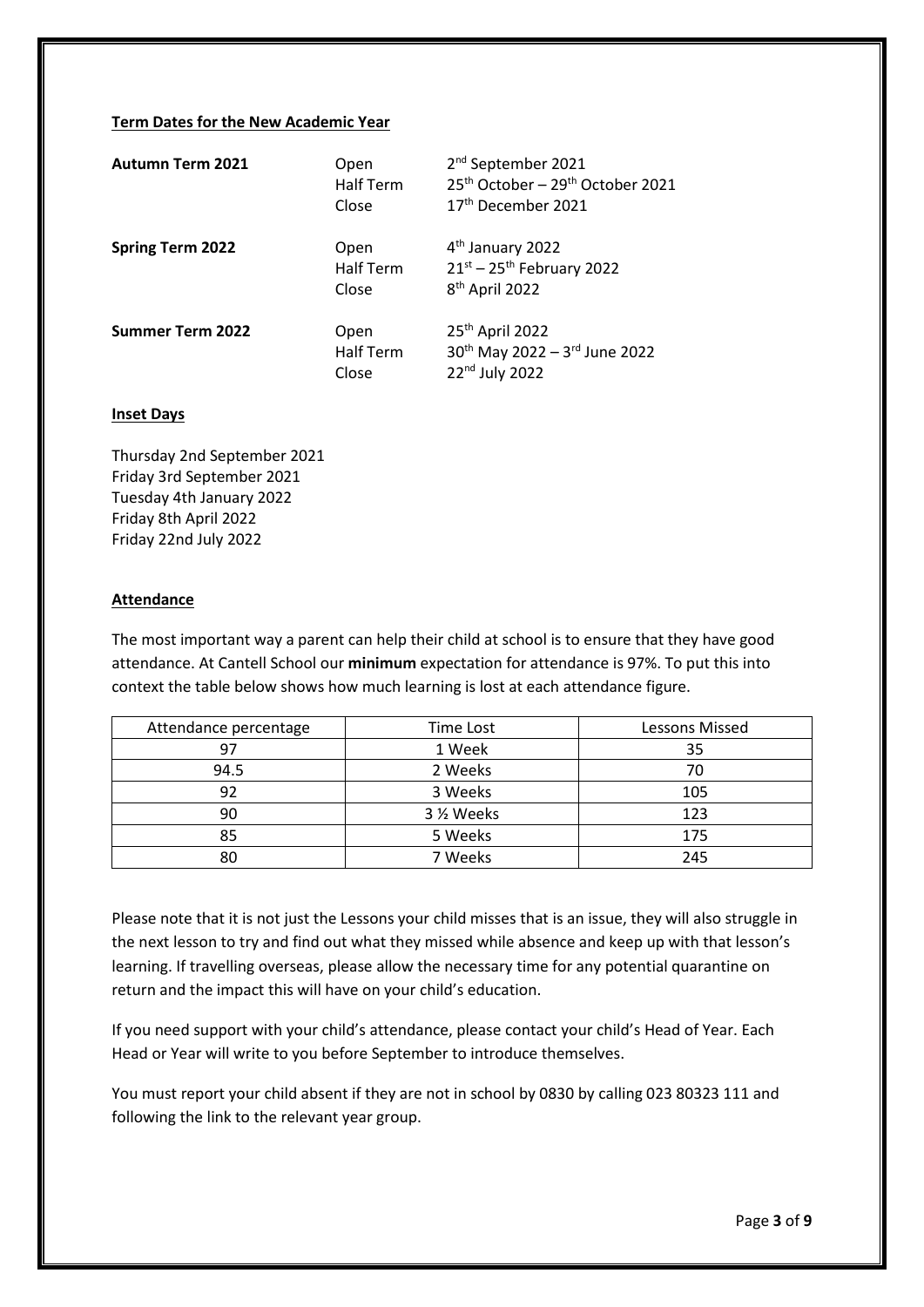# **Punctuality**

We expect all students to arrive before 0830. This is the start of their first lesson and they should be at school in good time. The school building and rooms are open at 0815. We will lock the school doors after 0830 and students arriving at this time will be met by a member of the Senior Leadership Team to see how we can help students meet our expectations.

# **Travel**

We would like to take this opportunity to remind students to travel to and from school in a safe and sensible manner. Please remind your children to take care on the roads, wear protective equipment if cycling and fit lights and wear Hi-Viz clothing in the winter months. If dropping off your children – please also do this safely and sensibly. We would recommend drooping off children slightly further from the school to avoid three point turns. Please see Mr. Kutty's letter about changes to the road use outside the school.

Electric Scooters are not legal on pavements or roads so should not be brought to school.

As mentioned in the school behaviour policy; "Students are expected to conduct themselves responsibly outside of Cantell School and meet school expectations for good behaviour at all times."

Students should continue to wear face masks on buses to school in September. For school bus details please see the transport section of the school website.

# **Tutor bases and entrances**

In order to support a safe and calm entrance into school the following entrances and routes must be used to access the relevant Lesson A year group base:

Year 7 will enter via the main student entrance and walk straight in to the Humanities corridor.

Year 8 will enter via the turning circle entrance, walk through the canopy to the rear walk way and enter via the rear stairwell of Humanities and proceed up the stairs to the English corridor.

Year 9 will enter via the main student entrance and turn left and walk up the stair well to the next floor and into the Languages and downstairs science corridor.

Year 10 will enter via the turning circle entrance, walk through the canopy to the rear walk way entering the building via the rear stair well nearest technology. They must then head up to the top floor entering the top science corridor.

Year 11 will enter via the main student entrance and turn right and walk up the stair well to the top floor and into the mathematics corridor.

# **Student Timetables**

On students' return to school, they will receive a copy of their timetable. The names of the teaching groups that appear on the timetables will be very different from those you have seen this year. For each subject, students will have been placed in one of the following groups 1, N, E, W, 5. We will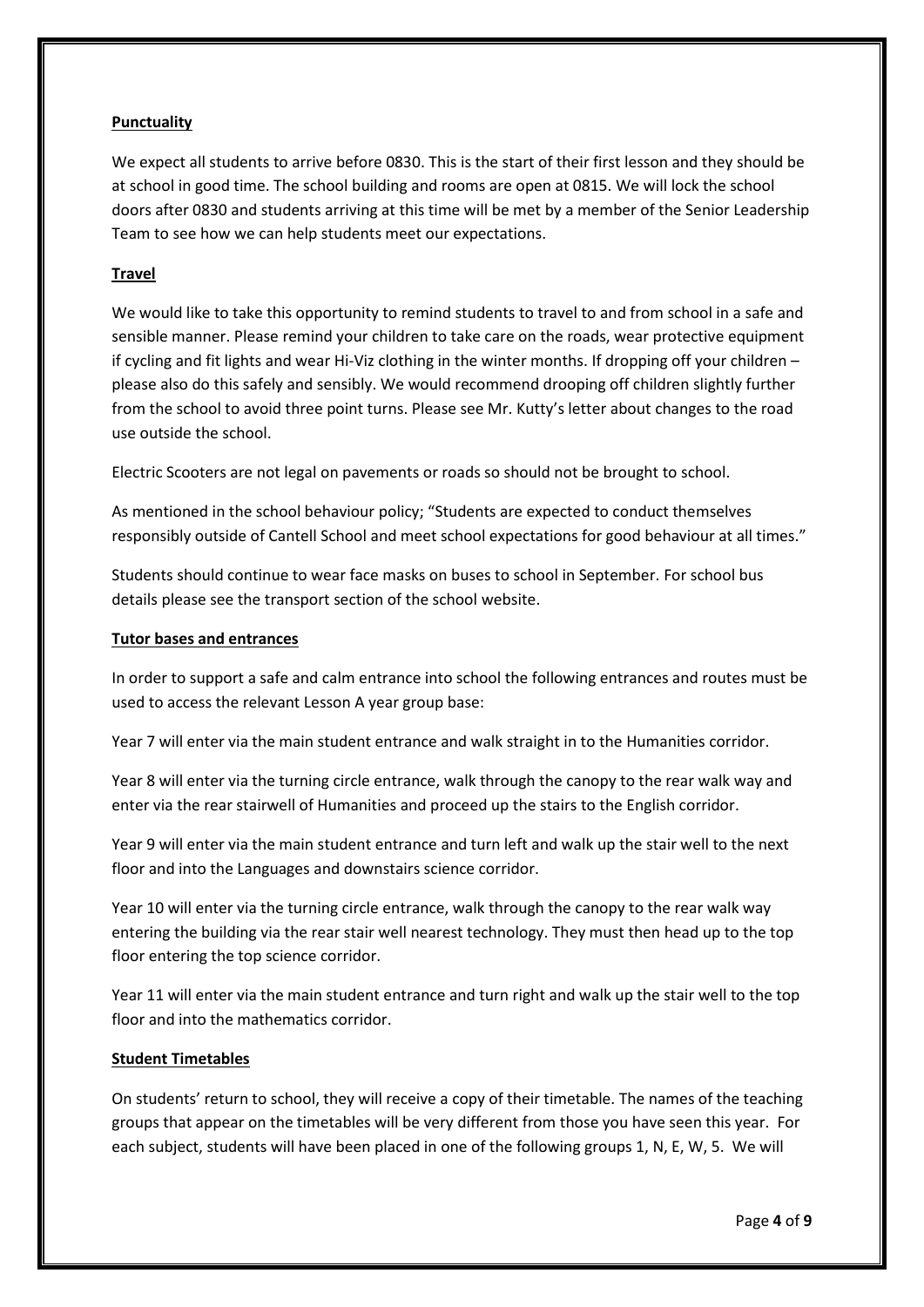continue to have 9 Lesson A groups in KS3, with KS4 striking a balance between pastoral care and targeted subject support.

At Cantell we continually monitor students' progress across teaching groups and make adjustments in order to provide the best possible teaching and learning experience for all of our students. Following research into the best methods to ensure maximum progress for students, alongside feedback from class teachers, and conversations with Faculty Leaders, Year Leaders and Students, our teaching groups reflect our school community. We are confident that these groups strengthen the classroom climate and raise student belief and potential. We will obviously continue to monitor these groups to ensure the very best outcomes for our students.

# **Behaviour**

To continue to support the exceptional teaching and learning at Cantell we will continue to use our successful "3 Strikes Policy" implemented this year:

1 If you disrupt the learning, you will receive a first warning.

# **Your name will go on the board.**

2. If you disrupt learning, again, a tick will go against your name.

# **Your teacher will log a Behaviour Point and will phone your parents/guardian that day.**

3. If you disrupt learning for a third time you will be removed to your Year Leader or SLT link.

# **Your year leader will set an appropriate sanction.**

Any behaviour that is deemed to be a serious one off breach may result in immediate mediation and removal from the learning environment.

# **Mobile phones**

Mobile phones will continue to be banned within the school building in order to support the learning environment. In order to be successful you must follow these simple routines:

- 1. *Turn you phone onto silent or switch it off and place in your school bag, with any additional accessories, at the start of the day, before you enter the school building.*
- 2. *Your mobile phone must stay in your school bag during lesson time and whilst moving around the school building. Don't get your phone out between lessons – this is not permitted.*
- 3. *You may take your phone out of your bag during social times when you have left the school building. Remember to place your phone back into your bag before you enter the building for your lesson.*
- 4. *When you have left the school building at the end of the day you may remove your phone from your bag.*

Students who fail to follow these simple routines will have their phone confiscated by the class teacher, for that lesson, and a behaviour point will be logged. Continual failure to comply may result in your phone being banned from school.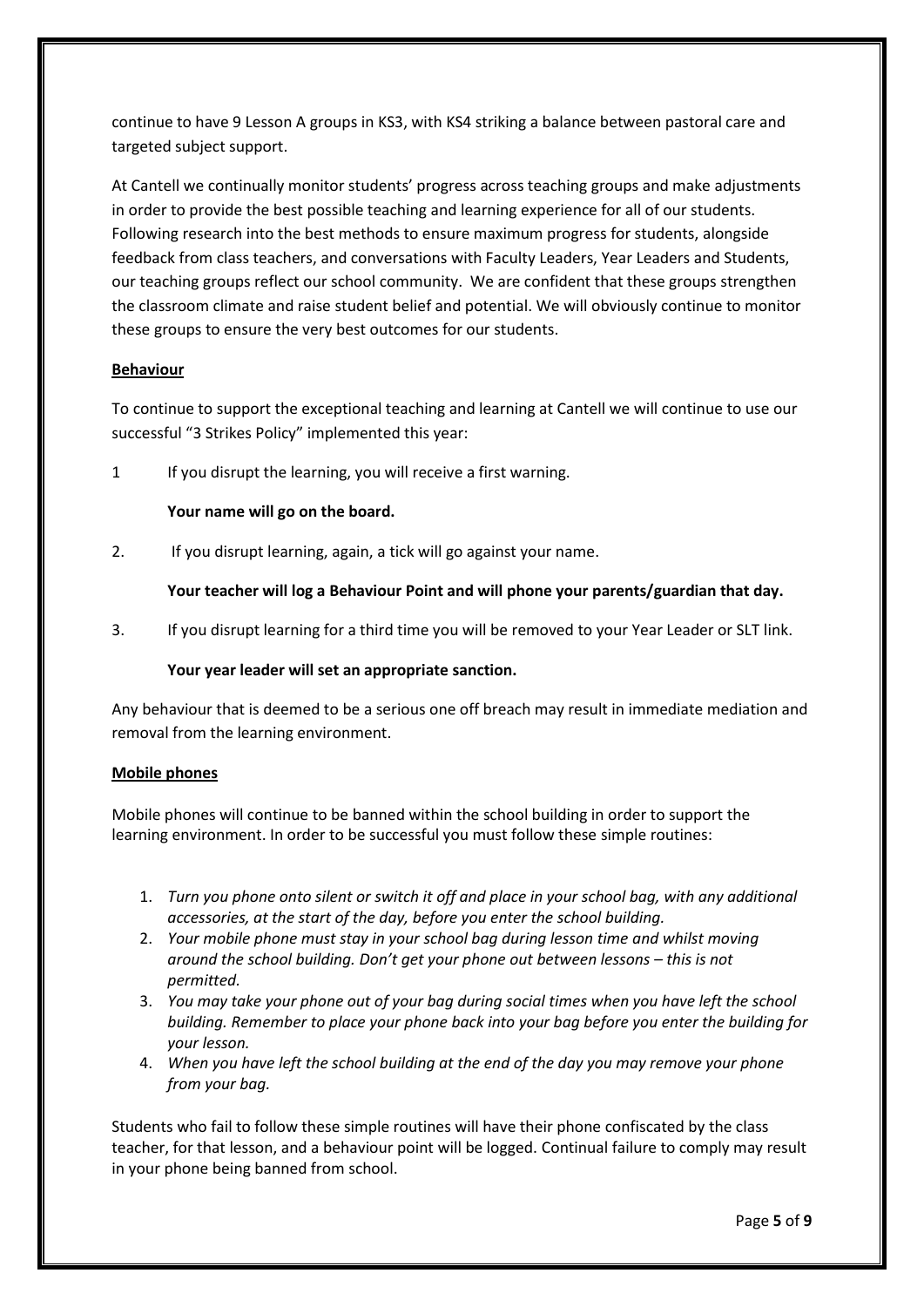# **Uniform**

From September we will be returning to our normal uniform and uniform standards. As seen below students will no longer come to school in their PE kit and we expect all students to look smart and ready for learning. I would like to draw your attention to the sections on Skirts and Trousers regarding their length and fitting. I would also highlight the section on jewellery and hair colour and ask that all hair is of a natural colour ready for September. A full version of the school Dress code can be found on the school website.

A student's year leader will make a final decision regarding uniform issues and request that students in breach of this policy change their attire before going to lessons. They will communicate this to parents as required in September.

**Coats will not need to be worn in class in September due to changes in the Covid19 advice to schools.**

# *Polo shirts, sweatshirts and fleeces*

Key Stage 3 (Years 7, 8 & 9) students must wear a blue Cantell polo shirt. Key Stage 4 (Years 10 & 11) students must wear a black Cantell polo shirt. Students may also wear a Cantell sweatshirt or fleece in the same colour.

#### *Trousers and shorts*

Trousers must be plain black and have either a standard or boot cut leg (Not tight fitting). Leggings, Jeans, cords, chinos, tracksuit bottoms and combat trousers are unacceptable. Plain black 'school trouser type' shorts may be worn in the summer months. You will be notified when this period starts closer to the time.

#### *Skirts*

Skirts must be plain black, A-line or box pleat in style and should be worn so that the hem is no higher than 5cm above the knee. Tight fitting skirts and skater skirts are unacceptable. In order to conform to religious requirements, navy blue over-tunic and navy trousers may be worn.

#### *Shoes and trainers*

Students may wear shoes or trainers which are plain black in colour. Laces, logos and any parts of the sole which are visible with the shoe flat on the ground must be plain black in colour. Boots are not acceptable for school. This year, students will be allowed to wear unbraced plain black lace up pumps or daps.

# *Facial piercings, hair and make-up*

Plain, stud earrings are the only 'piercing' which may be worn in school. If your child wishes to retain piercings in other areas of the face (e.g. nose or lip) a small, clear plastic retainer must be worn. Make up should be subtle and natural in appearance. Eye-liner and lipstick should not be worn. Nails should be natural. Acrylic and false nails are forbidden.

We do not allow extreme, unnatural hair colours. Close-shaven hair (shorter than grade 2) or shaven designs are not acceptable.

# **PE kit and changing rooms**

In September all students will be using the changing rooms in order to change for their PE lesson. Your child's PE teacher will advise them which changing rooms they will be accessing to get ready for the lesson. Any student forgetting their PE kit will be lent spare kit in order for them to fully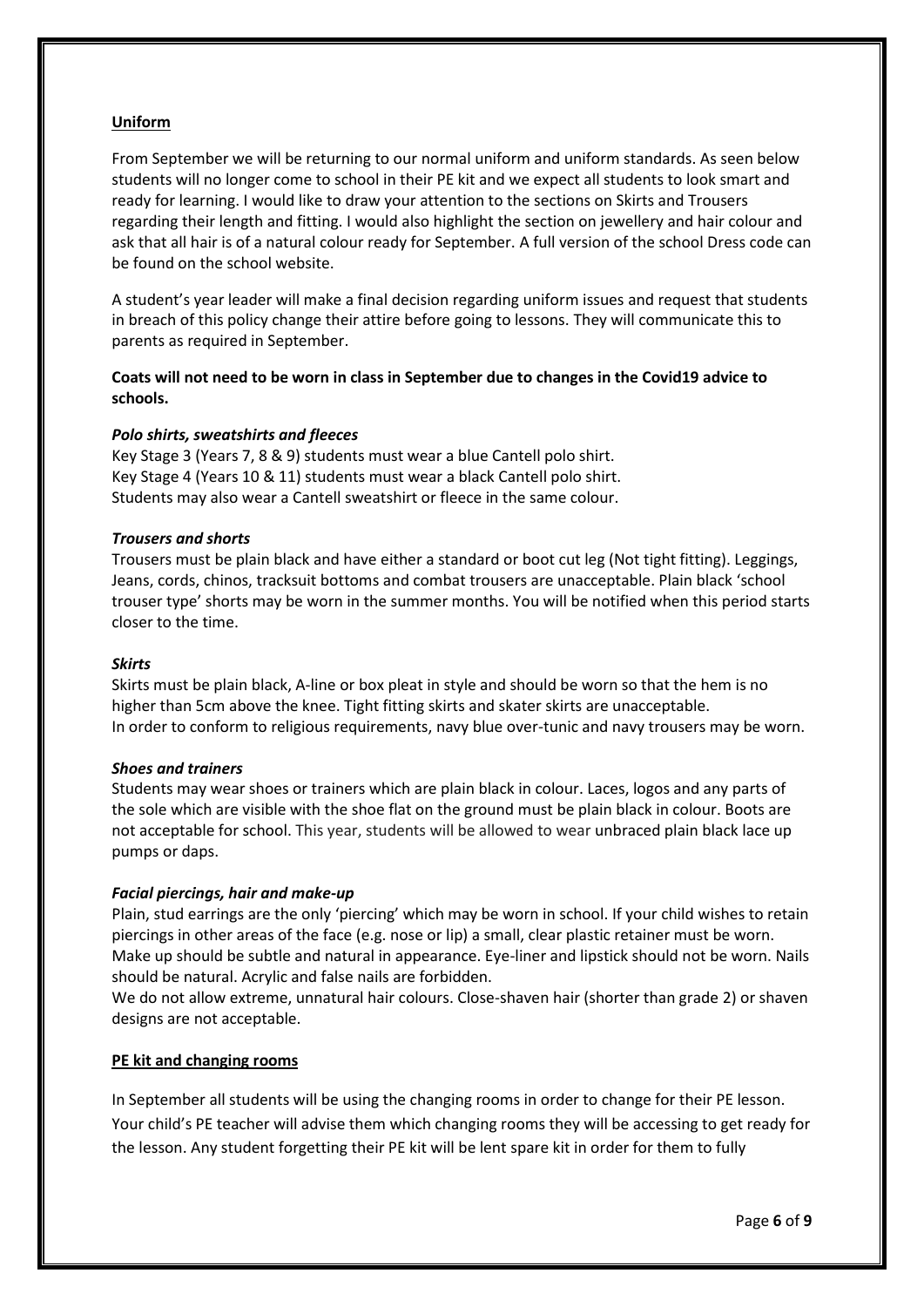participate in their PE lessons. A student may be excused from PE, but must wear their PE kit during their lesson, if they provide a medical note.

The following items of clothing must be worn in all PE lessons:

- Cantell PE polo top
- Cantell Shorts
- Cantell socks
- Suitable and safe sports trainers
- Cantell PE Fleece (optional)
- Cantell tracksuit bottoms (optional)

#### **Lost Property**

We are unable to display lost property during the current situation. Therefore, we would politely request that you ensure all of your child's school uniform, including coats and PE kit is **fully named**. This will ensure that any lost property can be reunited with the owner. Please help us to help you!

#### **Work Etiquette/ Work Proud**

Remember your work is a reflection of you. Your work will help you know and remember more as you can use your work for revision. You should always be proud of your work. We expect you to give each piece of work a date and a title that is underlined using a ruler. If you make a mistake, cross it out with a neat line; it doesn't need a scribble - it's a learning point!

#### **Homework**

At Cantell School we believe that homework, additional learning, study, research and revision outside of the classroom is an integral part of students' learning. As well as improving performance in individual subjects, it develops positive routines which students can utilise effectively in their journey through Key Stage 4, College and Further Education, as well as in the world of work.

We are therefore fully committed to the setting, completion, tracking and assessment of homework as part of each student's educational provision.

Research indicates that students who take part in additional study support activities outside of their normal learning get better results at Year 11 than their peers of equal ability who do not participate. The potential benefits of participation in these activities are significant. Pupils who take part in study support do better in their Year 11 examinations than their peers of equal ability who do not take part. (Source: National Youth Agency & University of Strathclyde).

Homework will be set regularly across all subject areas in both Key Stage 3 and Key Stage 4 which consolidates, deepens and extends students' learning

Show My Homework (alternatively named Satchel) is used to set and track homework across the school. Show My Homework is an online calendar which allows parents, carers and students to review the homework that has been set and keep a track of homework that has been set and relevant submission dates.

Homework clubs are available at the end of each school day and staff are on hand to provide support and guidance.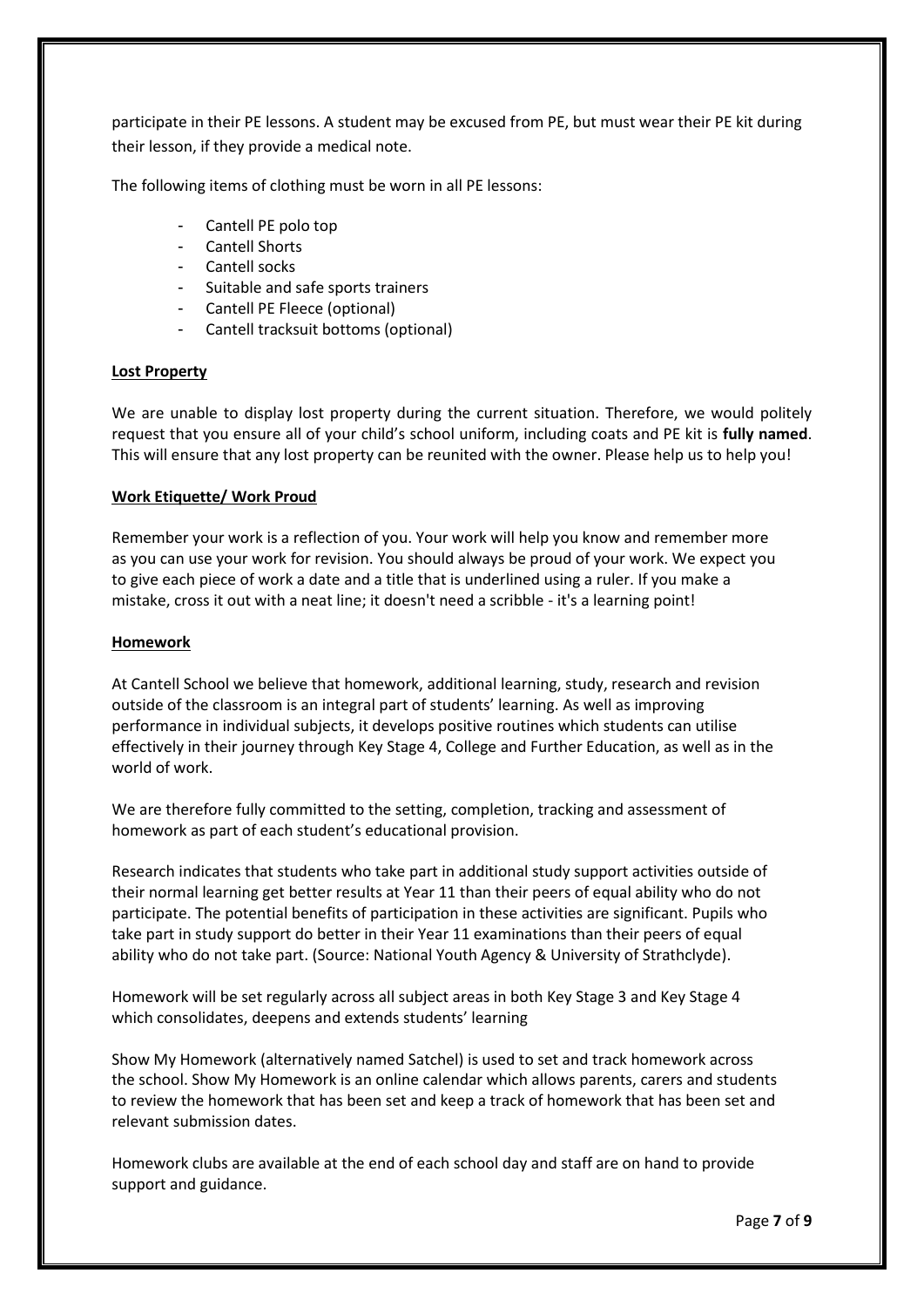# **Equipment List**

For students to be prepared for learning, we recommend they have the following equipment:

- Backpack (with room for exercise books)
- Water bottle
- A pencil case (you will need a clear pencil case for exams)
- At least two black pens
- At least two pencils
- Green pen
- Highlighters
- Ruler
- Eraser
- Scientific calculator (we recommend the Casio Classwiz FX-83GTX (battery only) or Casio Classwiz FX-85GTX (dual power); for students that are looking to take Statistics at GCSE and/or maths at A level, they may want to consider the FX-991EX)
- Protractor
- Glue stick

# **Extra-curricular**

At Cantell we pride ourselves on offering our students a range of different extra-curricular activities they can take part in. We believe that these extra-curricular clubs help build life skills that our students will use whilst at Cantell but also in the wider community. Some of the many clubs that we have offered are listed below:

Anime; Chess; Friends of Daisy Dip; Gardening; Drop Zone; Rock Challenge; Clay Model Movie Making; Pen Pal; Homework Club; Breakfast Club; Girls only Crafts; Improv4; Languages Film Club; Law Club; LGBT+ Society; Ukulele; Instrument Lessons; Saints Foundation; Vocal Group; Annie; STWM; Technology Club; Cooking; Rebel Writers; Strategy Gaming; Dungeons and Dragons; WOWs Society; History Films; K-Pop; C.A.L.M. Club; STEM; Basketball, PLATO debating society; Football, Netball; Dodgeball; Dance; American Football; Cricket; Rounders; Athletics; Trampolining; Tennis; Ariel Hoop; Badminton; Ultimate Frisbee; Drama; Set construction; Music; Band; Relaxation; Fitness; Yoga; Table Tennis.

The majority of our extracurricular clubs take place after school from 3pm to 3.45pm and students can sign up to these clubs by using the SOCs platform: <https://www.socscms.com/login> . More information on how to login to the SOCs platform will be shared with you in September.

On Friday 1<sup>st</sup> October we will run our annual Horizons Fair where students will be able to sign up for clubs and choose a taster activity to take part in.

# **House System**

All students and staff at Cantell are members of one of the four school Houses: Discovery, Endeavour, Pioneer and Voyager. Each House is named after a famous space craft, and the names of the Houses were chosen by Cantell students. There is a logo and a colour specific to each House. Each House meets fortnightly for an assembly, organised by their House Leader. Students take part in challenges, sports and competitions to earn points for their House, and compete to win the House Cup each year.